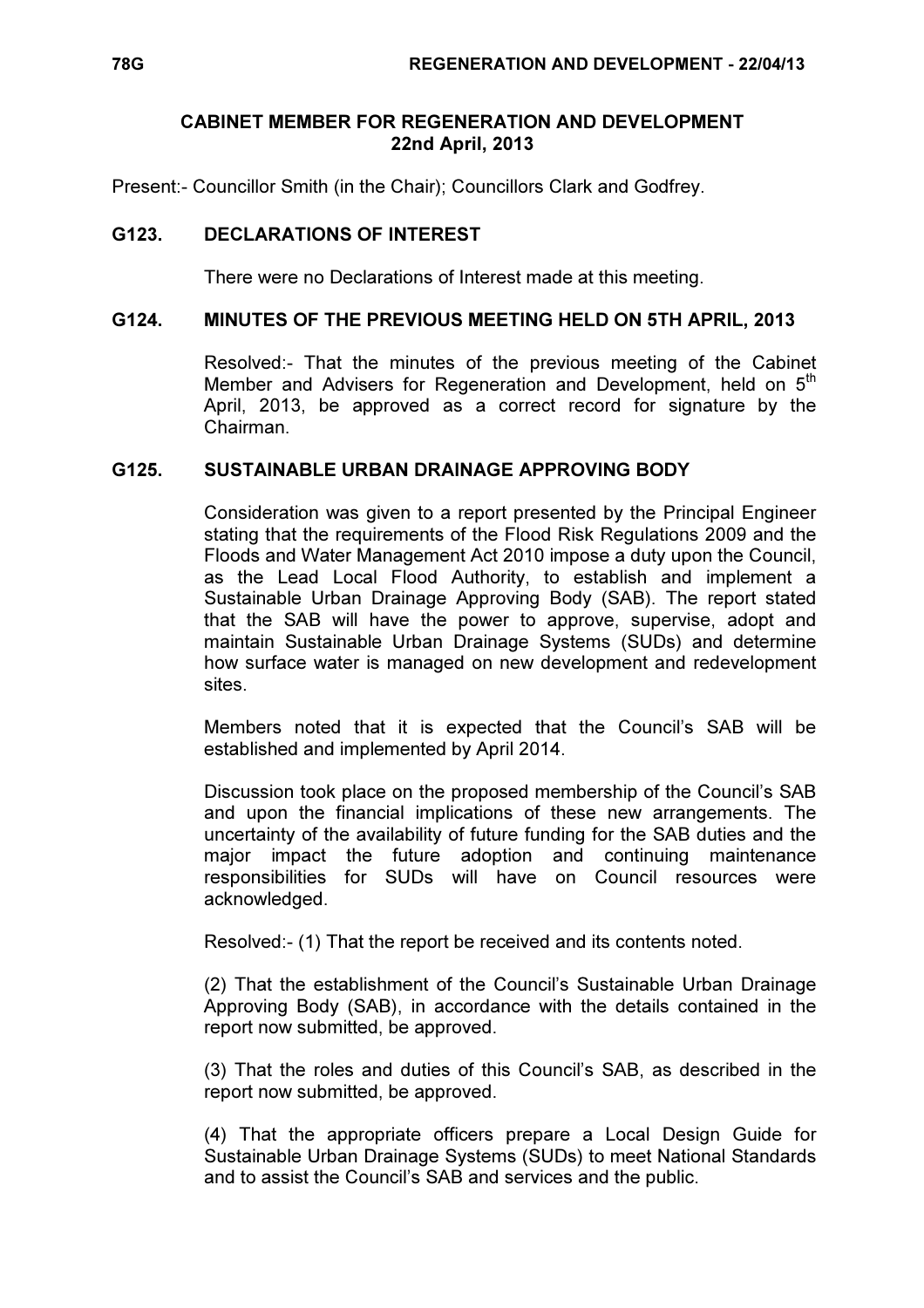### G126. ROTHERHAM ECONOMIC REGENERATION FUND - CENTENARY MARKETS - REDEVELOPMENT FEASIBILITY

 Consideration was given to a report presented by the Senior Project Officer concerning the proposed allocation of £25,000 of Rotherham Economic Regeneration Fund revenue money towards the design and feasibility work on both the indoor and outdoor sections of Rotherham's town centre Centenary Markets.

Members were informed that the Centenary Markets complex will benefit from redevelopment, particularly in the light of the Tesco store opening on the former 'civic site' in 2014, off Drummond Street and other markets in the local area being the subject of comprehensive renewal/redevelopment schemes.

Resolved:- (1) That the report be received and its contents noted.

(2) That £25,000 of Rotherham Economic Regeneration Fund revenue money be allocated towards the feasibility and design works for the potential redevelopment of the Rotherham town centre Centenary Markets complex.

(3) That Elected Members continue to be informed of progress with this scheme.

## G127. DRUMMOND STREET, ROTHERHAM (AND CIVIC BUILDING SITE) - ALTERATIONS TO TRAFFIC REGULATION ORDERS

 Consideration was given to a report presented by the Transportation and Highways Projects Manager detailing the outcome of consultations about the Traffic Regulation Orders required by proposed changes to the highway network around the Rotherham Civic Site.

The report stated that, after the approval of proposals to redevelop the area of land between Drummond Street, Nottingham Street and Centenary Way with the construction of a new Tesco supermarket, it is necessary to amend existing Traffic Regulation Orders to accommodate changes to the surrounding highway network and thereby maintain the safe and free flow of traffic.

Members noted the responses to the following representations received as part of the statutory consultation process:-

: South Yorkshire Police – asked that the road layout and curvature of the kerb line be reviewed, in respect of the proposed prohibition of vehicles turning left from the new supermarket site onto Drummond Street; enforcement issues will be addressed, if required, when Part 6 of the Traffic Management Act 2004 is enacted;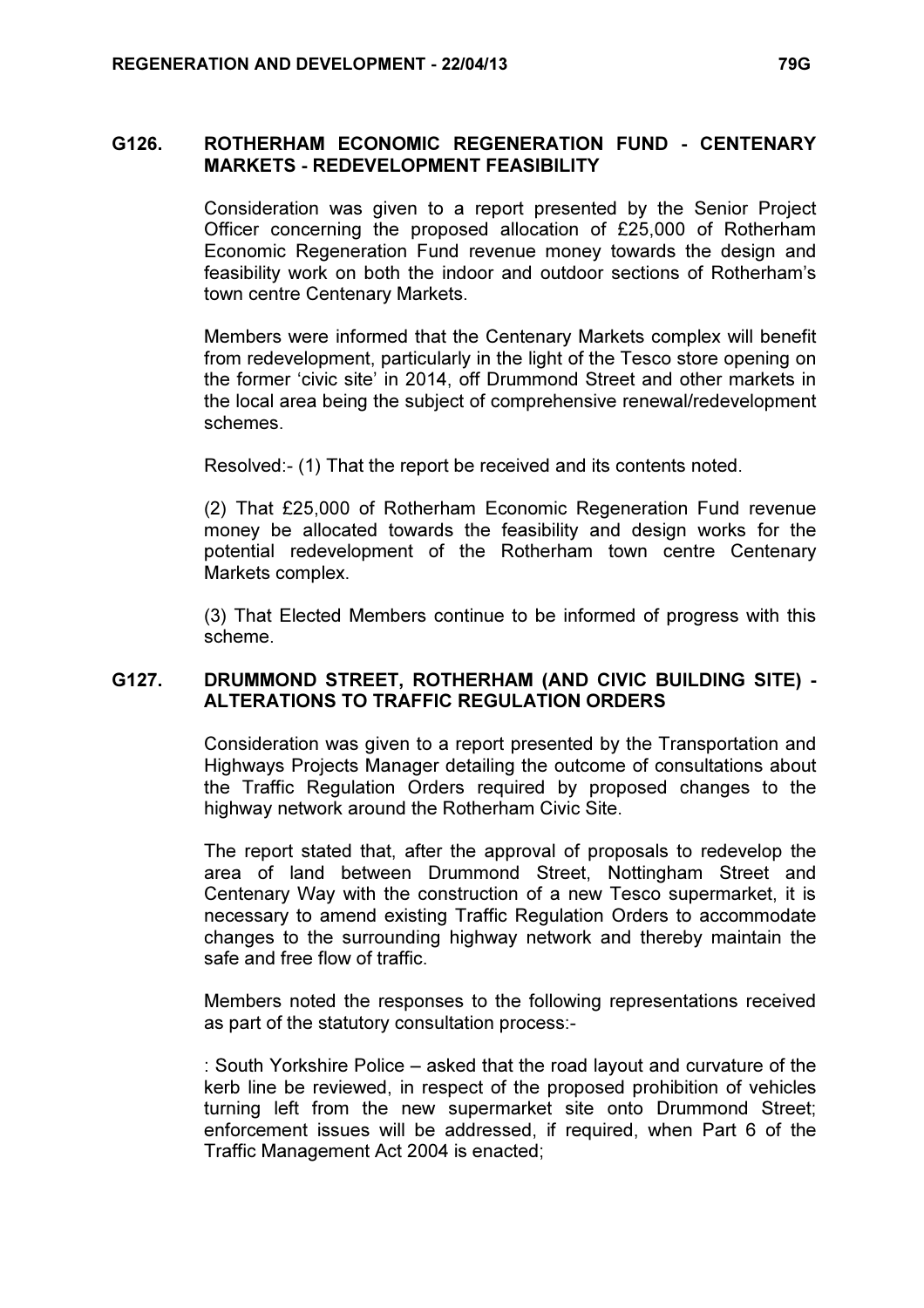: Rotherham Hackney Carriage Association – asked that the scheme layout be revised so that the ten taxi spaces can be accommodated on the north-west side of Effingham Square, at Frederick Street.

Resolved:- (1) That the report be received and its contents noted.

(2) That the concerns expressed by the South Yorkshire Police be noted and the mitigation offered, as now reported, be considered acceptable.

(3) That the ten taxi spaces be accommodated on the north-west side of Effingham Square, at Frederick Street, as requested by the Rotherham Hackney Carriage Association.

(4) That the proposed revocations and new traffic regulation orders as shown on drawings numbered 126/18/TT588 and 126/18/TT597, now submitted and affecting the highway network around the Rotherham Civic Site, be implemented.

## G128. CARLISLE STREET, KILNHURST - OBJECTION TO PROPOSED TRAFFIC CALMING SCHEME

 Consideration was given to a report presented by the Transportation and Highways Projects Manager concerning the receipt of two objections to the proposed traffic calming scheme at Carlisle Street, Kilnhurst. Members noted that the second objection had been received after the statutory deadline for receipt of representations had passed.

The report stated that as part of the planning permission in respect of the nearby housing estate, there is an agreement under Section 278 of the Highways Act 1980 in place requiring the developer to provide traffic calming measures on Carlisle Street to mitigate any possible speeding problems in the future, once the development is complete. Proposals have been submitted by the developer to introduce speed cushions which have been shown to successfully reduce vehicle speeds to around 25-30 mph depending upon the spacing of the features. Officers from Streetpride have undertaken the necessary consultation in order to facilitate the introduction of these features in accordance with the Road Hump Regulations.

Resolved:- (1) That the report be received and its contents noted.

(2) That the contents of the two objections received, be noted.

(3) That the objections to the proposed traffic calming be not acceded to and the objectors informed accordingly.

(4) That the detailed design of the proposed traffic calming scheme be undertaken in respect of Carlisle Street, Kilnhurst, as shown on drawing number 126/WS submitted and the scheme implemented.